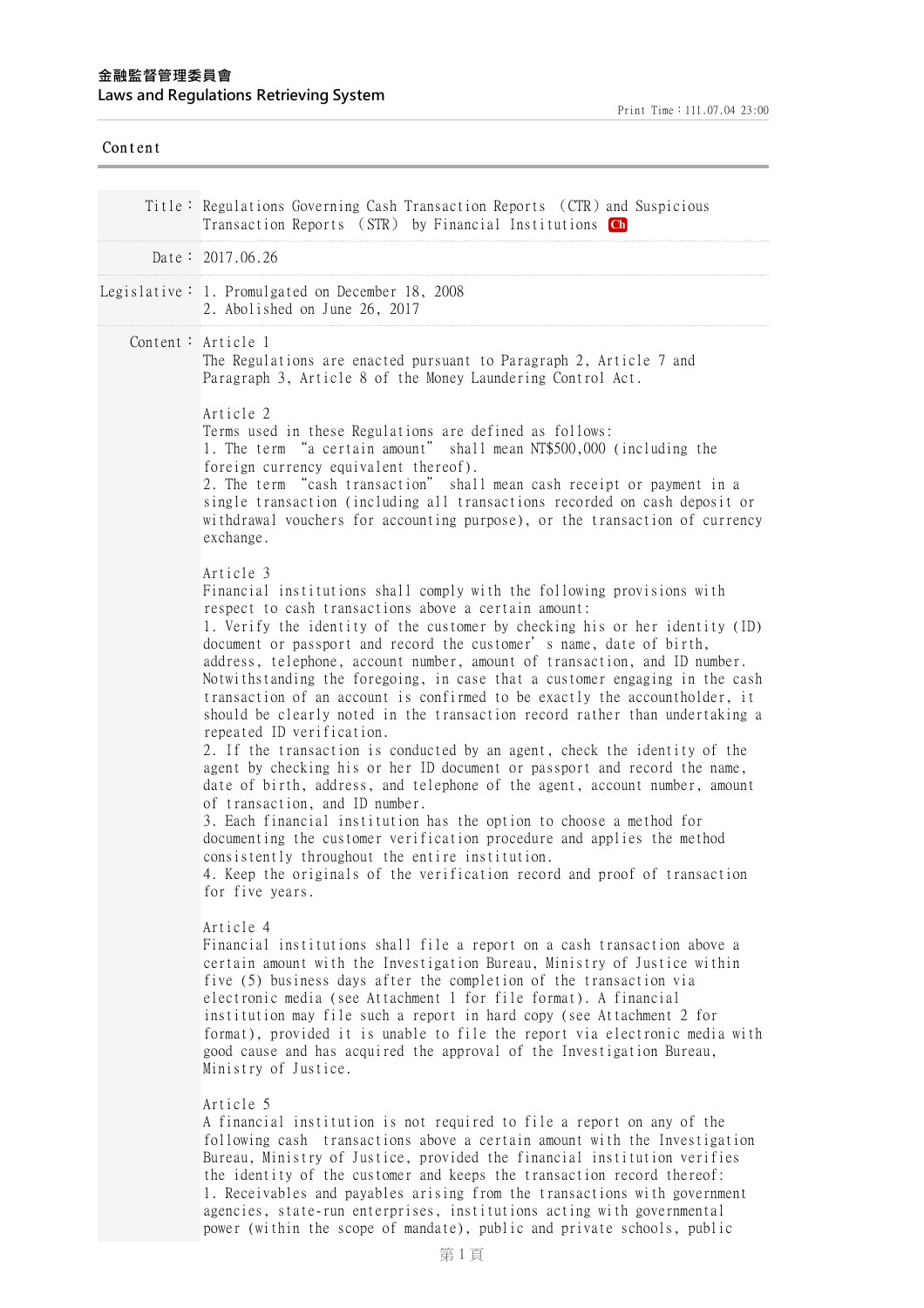enterprises and government funds established where relevant regulations or contractual relationships so provide.

2. Transactions and fund arrangements between financial institutions. Notwithstanding the foregoing, payables to another bank's customer paid through an inter-bank deposit account, such as a customer cashing the check issued by another bank, shall be handled as required, provided the cash transaction of the same customer exceeds a certain amount.

3. Lottery ticket purchases by lottery merchants .

4. Payments collected on behalf of a third party (excluding payments deposited in designated stock subscription accounts) where the payment notice expressly bears the name, ID Card number (including the code which enables tracking of counterparty's identity), and type and amount of transaction. Nevertheless, the duplicate copy of the payment notice shall be kept as the transaction record.

## Article 6

In case of non-individual accounts such as those opened by department stores, megastores, supermarket chains, gas stations, hospitals, transportation businesses and hotels and restaurants which must deposit cash amounting to over a certain amount constantly or routinely in line with business needs, the financial institution may, after verifying the actual business needs, submit the name list to the Investigation Bureau, Ministry of Justice for recordation. Verification and reporting of transactions on a case-by-case basis may be waived for such an account unless the Investigation Bureau, Ministry of Justice responds to the contrary within ten days from the receipt of the name list. A financial institution shall examine the counterparties to the transactions exempted from reporting on a case-by-case basis as mentioned in the preceding paragraph at least once every year, and report to the Investigation Bureau, Ministry of Justice for recordation if a counterparty no longer has business dealing as mentioned in the preceding paragraph with it.

## Article 7

In case of any of the following situations, a financial institution shall verify the identity of the customer and keep the transaction record, and file a suspicious transaction report (STR) thereof with the Investigation Bureau, Ministry of Justice:

1. Where the total cash deposits or withdrawals into or from the same account on the same business day cumulatively reaches above a certain amount and the transactions do not appear to be commensurate with the account holder's status and income or are unrelated to the nature of the customer's business.

2. Where a customer makes multiple cash deposits or withdrawals at the same counter, which cumulatively reach above a certain amount and the transactions do not appear to be commensurate with the customer's status and income or are unrelated to the nature of the customer's business. 3. Where a customer at the same counter at one time uses cash to make multiple outward remittances, or request the drawing of negotiable instruments (e.g., bank check, due-from-bank check, and bank draft), purchases NCD, traveler's checks, or other valuable securities, which in total exceeds a certain amount and the customer is unable to reasonably explain the purposes of those transactions.

4. Where inward remittances are from a country or region that is designated by international organizations on anti-money laundering and combating the financing of terrorism (AML/CFT) as a country or region with serious deficiencies in its AML/CFT regime , and other countries or regions that do not or insufficiently comply with the recommendations of international organizations on AML/CFT as forwarded by the Financial Supervisory Commission ,Executive Yuan and such transactions donot appear to be commensurate with the customer's status and income or is unrelated to the nature of the customer's business.

5. Where the ultimate beneficiary or transaction party is a terrorist or terrorist group as advised by the Financial Supervisory Commission, Executive Yuan based on information provided by foreign governments, or a terrorist organization identified or investigated by an international